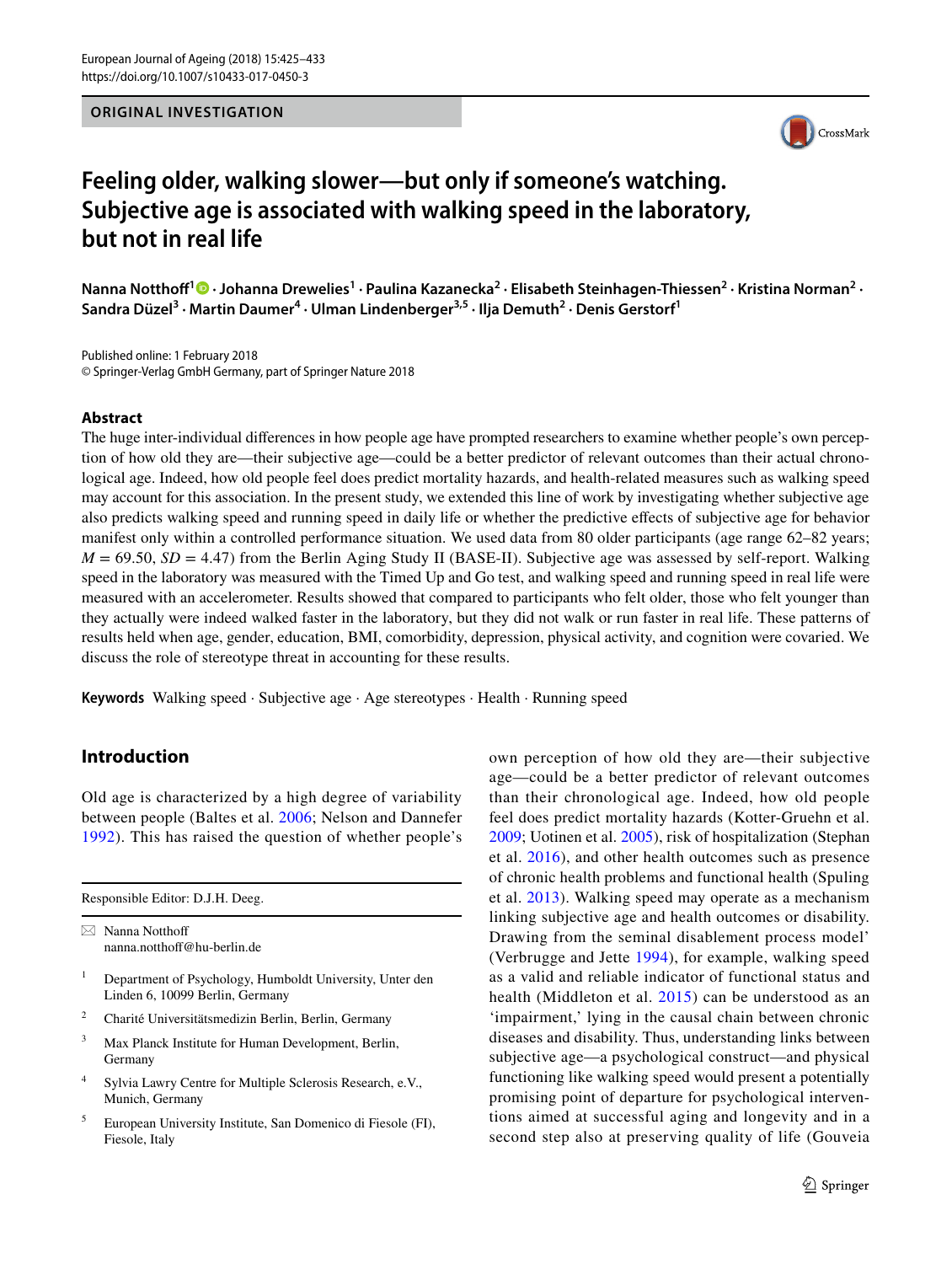et al. [2017](#page-7-2)). Recently, Stephan et al. ([2015](#page-8-6)) reported that younger subjective age was associated with faster walking speed and less pronounced decline in walking speed over time. Similarly, Ihira et al. ([2015\)](#page-7-3) showed that feeling physically younger was associated with faster walking speed. Walking speed and changes in walking speed over time have been documented as important markers of functional health and predictors of mortality hazards (Cesari et al. [2005](#page-7-4); Studenski et al. [2011\)](#page-8-7). However, in the existing studies, walking speed was assessed in a laboratory test, in which participants walked a predetermined distance while they were being observed by an experimenter, and their walking speed was measured. Presumably, features of people's daily activities should be even more strongly linked to health because people should be exposed to them on a routine basis. Thus, it is an important open question whether associations between subjective age and walking speed generalize beyond the controlled conditions of the laboratory and can also be found when walking speed in daily life is considered.

In the current study, we frst attempted to replicate the fndings from Stephan et al. ([2015\)](#page-8-6) by making use of a standard laboratory task of walking speed and examining its association with subjective age. We also tested whether associations between subjective age and walking speed hold when we controlled for the same relevant covariates used by Stephan et al. ([2015\)](#page-8-6)—age, gender, education, body mass index (BMI), disease burden, depression, physical activity, and cognition, with the exceptions of smoking because data on this variable were only available for half of our sample and race because this variable was not available in our data. One can safely assume that the BASE-II study sample was less ethnically diverse than the samples included in the paper by Stephan et al. ([2015](#page-8-6)). Second, we attempted to extend earlier work by examining whether subjective age also predicts walking speed in daily life. The paradigm used earlier not only assesses the phenomenon under controlled conditions, but also within a social context with an experimenter present and observing the participants' walking. The experimenter's presence may lead to participants' making age comparisons and experiencing stereotype threat in a physical performance situation in an aging study, thereby possibly amplifying the effects of subjective age (Swift et al. [2012](#page-8-8)). We considered associations of subjective age with real-life walking speed as measured with an actibelt accelerometry device at the zero-order level and after controlling for relevant covariates. Because walking in the laboratory test is carried out with the intention to cover a distance quickly, we examined two additional physical performance measures assessed in daily life with the actibelt, running speed, and the average speed within sequences of at least 100 steps.

## **Methods**

#### **Participants and procedure**

We used data from a subsample of older participants in the Berlin Aging Study II (BASE-II) for whom walking speed in the laboratory was measured with the Timed Up and Go (TUG) test and in real life with an accelerometer  $(n = 80,$ *M<sub>age</sub>* = 69.50, 62–82 years; 43.80% women; see Table [1](#page-2-0)). BASE-II is a comprehensive multi-disciplinary study of more than 2,000 younger and older adults (Bertram et al. [2014](#page-7-5); Gerstorf et al. [2016](#page-7-6)), of which only a subsample was asked to perform the walking speed measures.

Participants completed psychosocial questionnaires at home, in-between two group-based cognitive testing sessions scheduled 1 week apart. The medical examination took place on two days at the campus of the Charité Universitätsmedizin Berlin and included a comprehensive medical history assessment performed by a physician and was supplemented by clinical examinations, additional blood laboratory assessments, and functional tests. At the medical examination, during which the TUG was performed, participants in the second half of BASE-II had the option to take home and wear the accelerometer over seven or more days whenever a device was available. Accelerometers were provided to as many participants as possible; however, there were not enough devices available to collect accelerometer data from everyone. Because accelerometers were provided to participants whenever they were available, participant selection for the accelerometer part of BASE-II happened randomly. Overall, accelerometry was only part of BASE-II for approximately the second half of all BASE-II participants as accelerometer devices were not available earlier. Participants did not receive additional compensation for wearing the accelerometer, but almost all who were asked agreed. Compared to the whole sample, participants in our subsample were older  $(t(1,904) = -4.21, p < 0.001)$  and performed better on the Digit Symbol task  $(t(1,851) = 3.41, p = 0.001)$ ; they did not difer in terms of gender distribution, education, body mass index, comorbidity, and subjective age.

#### **Measures**

#### **Laboratory walking speed**

The Timed Up and Go test (TUG; Podsiadlo and Richardson [1991\)](#page-8-9) was used to measure participants' walking speed in the laboratory. Participants were asked to rise from a chair 46 cm high with arm rest, walk three meters to a line on the foor, turn around, walk back to the chair, and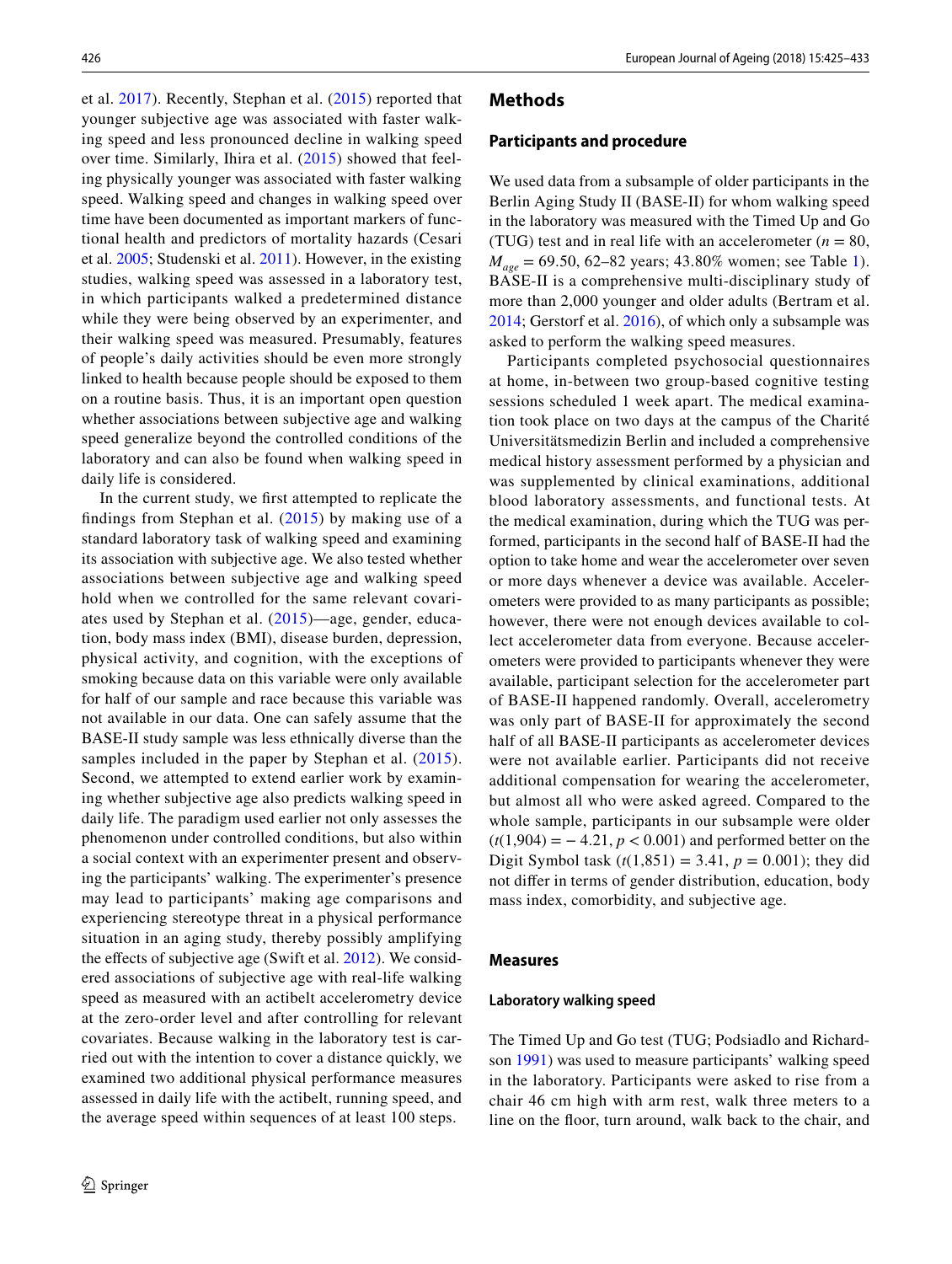#### <span id="page-2-0"></span>**Table 1** Sample characteristics

|                                                                       | <b>BASE-II</b> subsample<br>$(n = 80)$ |         |  |
|-----------------------------------------------------------------------|----------------------------------------|---------|--|
|                                                                       | M                                      | SD      |  |
| Subjective age, relative score $(-0.07-0.37)$                         | 0.11                                   | 0.08    |  |
| Subjective age, years raw score (40–75)                               | 61.63                                  | 7.00    |  |
| Laboratory walking speed, TUG, time in seconds $(4.12-13.00)$         | 8.44                                   | 1.55    |  |
| Real-life walking speed, actibelt, $m/s$ (0–1.78)                     | 1.17                                   | 0.32    |  |
| Real-life running speed, actibelt, $m/s$ (0–2.54)                     | 1.30                                   | 0.55    |  |
| Speed within sequences of more than 100 Steps, actibelt, m/s (0–1.88) | 1.13                                   | 0.41    |  |
| Age, years $(62-82)$                                                  | 69.50                                  | 4.47    |  |
| Gender, % women                                                       | 37.70                                  | -       |  |
| Education, years $(8.50-18)$                                          | 14.29                                  | 3.02    |  |
| Depressive symptoms, CES-D (24.00–44.00)                              | 33.30                                  | 3.38    |  |
| Morbidity $(0-3)$                                                     | 0.53                                   | 0.91    |  |
| BMI, kg/m <sup>2</sup> (17.69–36.26)                                  | 26.57                                  | 3.75    |  |
| Average steps walked per day (.29–18127.10)                           | 7682.82                                | 4340.74 |  |
| Cognitive composite z-score $(-1.76-1.34)$                            | 0.01                                   | 0.69    |  |

Cognitive composite z-score = Average of z-scored values from n-back accuracy, letter series accuracy, fgure analogies sum correct, digit symbol accuracy, practical problems sum correct

*TUG* Timed Up and Go test, *BMI* body mass index

sit down. The time in seconds that participants needed to complete the task was recorded. Although the TUG is not strictly only about walking speed, but requires additional abilities such as leg strength, balance, and coordination, it is highly correlated with pure measures of gait speed (between  $r = 0.745$  and  $r = 0.816$ ; Freter and Fruchter [2000](#page-7-7)) and seems to be comparable to pure measures of gait speed in predicting health outcomes (Viccaro et al. [2011\)](#page-8-10). In completing the TUG, participants were asked to walk at their usual pace. Walking aids were permitted, but none of the participants in our subsample used them.

#### **Real‑life walking speed**

We assessed walking speed in real life with the 'actibelt,' a belt worn around the waist with an accelerometer in its buckle using a 100 Hz sampling frequency. Earlier reports (Schimpl et al. [2011\)](#page-8-11) have documented its utility and accuracy for measuring walking speed in healthy individuals (Motl et al. [2012\)](#page-8-12). The device is unobtrusive and located close to a person's center of mass. BASE-II participants wore the actibelt between 3 and 15 days ( $M = 9.01$ ,  $SD = 2.01$ ). We used walking speed ('velocity.walking') in meters/second averaged over the step intervals that had been classifed as 'walking' according to the actibelt's algorithm over at least two and at most 12 days. The actibelt's algorithm distinguishes between walking and running; thus, walking speed and running speed are also calculated separately. According to information from the actibelt manual, accuracy of the walking speed measurement is high with errors amounting to less than .2 meters/second in 78% of the cases. One study has shown that the actibelt may overestimate walking speed in people with certain chronic diseases such as multiple sclerosis (Motl et al. [2012](#page-8-12)), but the participants in the BASE-II sample did not suffer from such conditions.

#### **Real‑life physical performance measures**

To account for the assumption that the TUG includes a performance component and that walking within the TUG is carried out with the intention to cover a distance quickly, we examined two additional physical performance measures assessed in daily life with the actibelt; both of which were calculated by the actibelt's algorithm. First, we considered running speed ('velocity.running') in meters/second averaged over the step intervals that had been classifed as 'running' according to the actibelt's algorithm over at least two and at most 12 days. Three participants did not run while wearing the actibelt; this was indicated by a value of '0' on the running speed variable. Second, we considered the speed within step sequences of at least 100 steps ('velocity.ratio100Av') averaged over the step intervals that had been classifed as 'walking' or 'running' according to the actibelt's algorithm over at least two and at most 12 days.

#### **Subjective age**

Participants indicated how old they felt in years. In line with previous research (Rubin and Berntsen [2006;](#page-8-13) Stephan et al.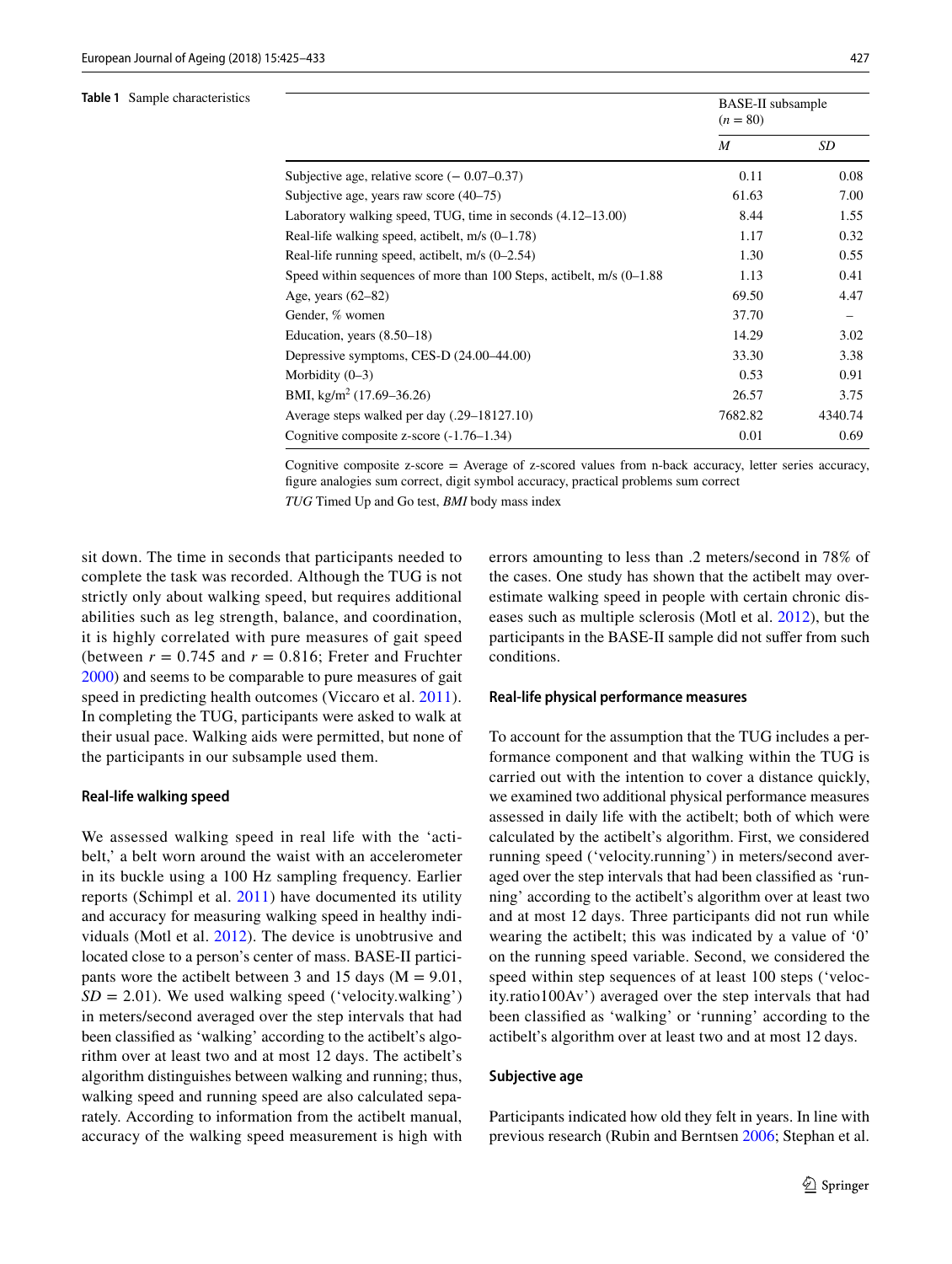[2015\)](#page-8-6), we calculated proportional discrepancy scores by subtracting participants' subjective age from their chronological age and then dividing by chronological age. Positive scores indicate a younger subjective age. Proportional discrepancy scores three standard deviations above or below the mean were considered outliers (Stephan et al. [2015](#page-8-6); Weiss and Lang [2012](#page-8-14)) and replaced with a score equivalent to the mean plus or minus three standard deviations, respectively; this was necessary for one participant only (Fig. [1\)](#page-4-0).

## **Covariates**

Our models control for relevant individual diference characteristics. We based our selection of covariates on variables included in the paper by Stephan and colleagues ([2015](#page-8-6)). First, we included *socio*-*demographic* measures: age, gender, and years of education. Second, *depressive symptoms* were assessed with the CES-D (Radloff [1977\)](#page-8-15). Third, *morbidity* was assessed as part of the medical examination at the Charité University Hospital Berlin (Gerstorf et al. [2015](#page-7-8)). Diagnoses were obtained through participant reports, with select diagnoses (e.g., diabetes mellitus) being verifed by additional (blood laboratory) tests. Diagnoses were used to compute a morbidity index largely based on the categories of the Charlson index, which is a weighted sum of moderate to severe, mostly chronic physical illnesses, including cardiovascular (e.g., congestive heart failure), cancer (e.g., lymphoma), and metabolic diseases (e.g., diabetes mellitus; Charlson et al. [1987;](#page-7-9) Meyer et al. [2016\)](#page-8-16). Using the available data from the medical assessment, we matched the Charlson index as closely as possible. Fourth, *cognition* was measured with a unit-weighted composite of performance across fve cognitive tests, an n-back task, a letter series accuracy task, a fgure analogies task, a digit symbol task, and a practical problems task (Düzel et al. [2016](#page-7-10); Mueller et al. [2016\)](#page-8-17). In the n-back task, three one-digit numbers (ranging from 0 to 9) were presented sequentially in three cells situated horizontally, which were followed by the next sequence of three digits. This cycle was repeated 30 times. In each cycle, twochoice decisions on whether the current stimulus matches the stimulus shown three steps earlier in the sequence had to be made. Four practice trials including 30 runs were followed by six test trials with 30 runs. Participants made their decision via button-box presses with their left and right index fngers. The letter series accuracy task consisted of 22 items. Each item contained fve letters followed by a question mark (e.g., c e g i k?). Items were displayed in the upper half of the screen, and fve response alternatives were presented in the lower half. Items followed simple rules such as  $+1, -1, +2,$ or  $+ 2 + 1$ . Participants entered their response by touching one of the fve response alternatives. The score was based on the total number of correct responses. Before the test phase, instructions and three practice items were given. The test phase was terminated when participants made three consecutive false responses, when they reached the maximum time limit (6 min), or after they had answered the last item of the test. Items were ordered by difficulty. In the figure analogies task, items followed the format 'A is to B as C is to?'. One fgure pair was presented in the upper left part of the screen and an incomplete fgure was shown beside. Participants had to apply the same rule that was applied to the complete fgure pair by choosing one of the fve alternative responses, which were presented in the lower part. Participants entered their response by clicking with the mouse arrow one of the fve alternatives. Before the test phase, instructions and three practice items were given. The test phase was terminated when participants made three consecutive false responses, when they reached the maximum time limit (10 min), or after they had answered the last item of the test. Items were ordered by difficulty. The digit symbol task consists of a code box with nine digit–symbol pairs, where each digit is paired with a corresponding symbol, and rows of double boxes, each with a digit in the top box and an empty lower box. Participants are asked to fll in as many corresponding symbols as possible in 90 s. The score indicates the number of correctly filled boxes, with penalty for wrong answers (score  $=$  correct–wrong). The practical problems task consists of 12 items depicting everyday problems such as the hours of a bus schedule, instructions for medication, a warranty for a technical appliance, a train map, as well as other forms and tables. For each item, the problems were presented in the upper part of the screen, and fve alternative responses were shown in the lower part. Participants responded by clicking with the mouse arrow on one of the five alternatives. A single practice item was provided. The test phase was terminated when participants made three consecutive errors, when they reached the maximum time limit of 10 min, or after they had answered the last item of the test. Items were ordered by difficulty. Scores were converted to z-scores and averaged to yield a cognitive composite score; a higher score indicates better performance. Finally, we included the average number of steps walked each day as a measure of *physical activity*. Walking falls within the widely used defnition of physical activity as 'any bodily movement produced by skeletal muscles that results in energy expenditure' by Caspersen et al. [\(1985](#page-7-11)). Similarly important, physical activity recommendations of the World Health Organization can be met by walking and the number of steps walked (Marshall et al. [2009](#page-7-12)), and steps walked have been shown to be a valid and costefective measure that is highly correlated with total physical activity (Sylvia et al. [2014\)](#page-8-18).

#### **Physical activity assessments**

Participants were given a short one-on-one tutorial on how to use the accelerometer along with supplementary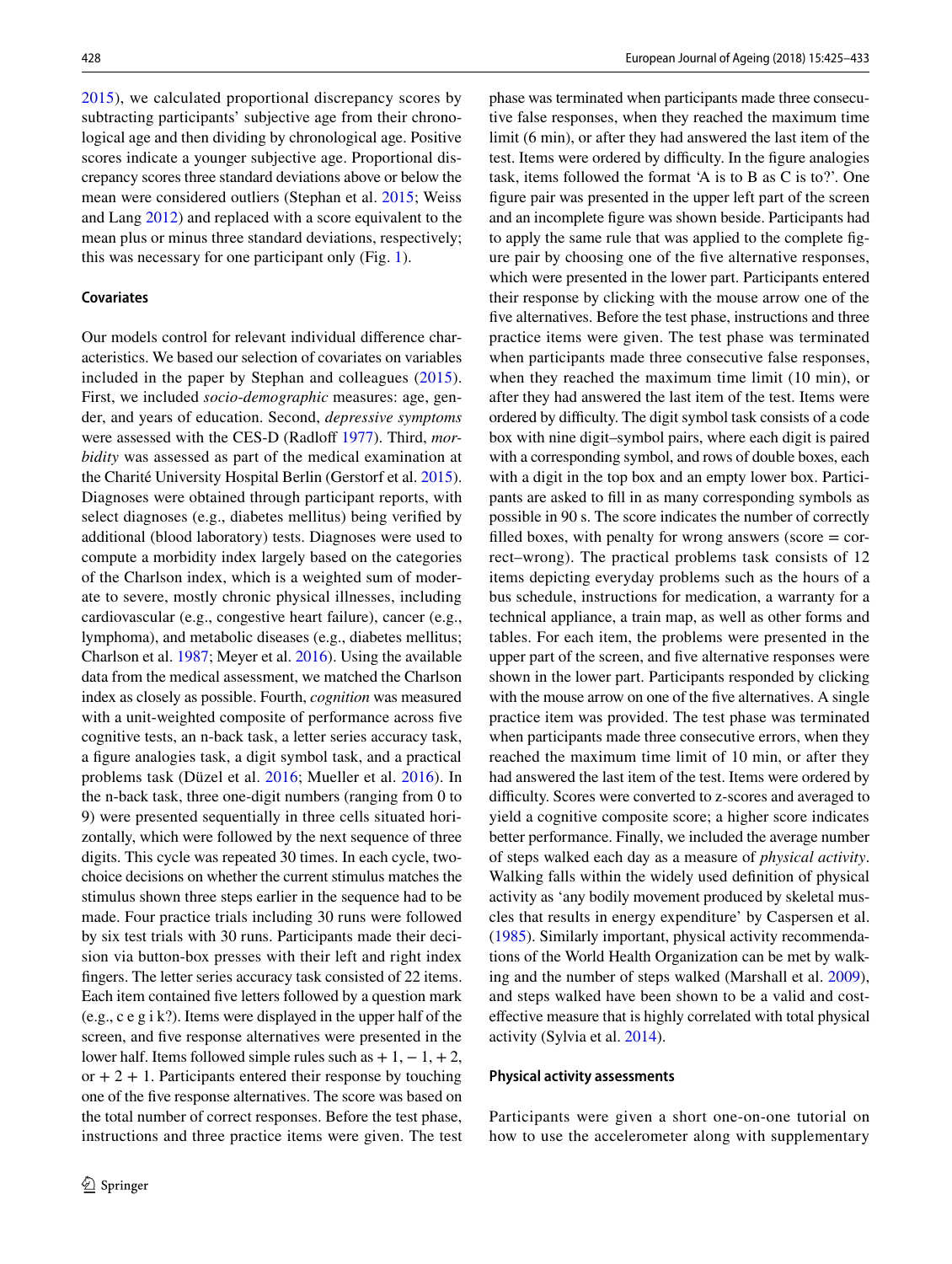information to take home. During the instruction phase, the accelerometer was switched on by a trained experimenter, and participants were advised not to switch it off until the last day of their measurement, usually seven days later. Participants were asked to remove the accelerometer only while showering, taking a bath, or swimming.

## **Statistical analyses**

To test our hypothesis that subjective age predicts walking speed in the laboratory and in real life, we used stepwise regression modeling. Predictors were mean-centered and entered into the model in the following order: First, we included subjective age, our main predictor of interest. Following Stephan and colleagues ([2015\)](#page-8-6), we ran a second model, adding demographic characteristics, physical health indicators, depressive symptoms, physical activity level, and cognitive performance as covariates.

# **Results**

Laboratory walking speed was unrelated to real-life walking speed ( $r = 0.13$ ,  $p = 0.27$ ) and physical performance measures, namely walking speed within sequences of more than 100 steps  $(r = 0.01, p = 0.95)$ , and running speed  $(r = -0.17, p = 0.13)$ . Correlations between all measures are reported in Table [2.](#page-5-0) Results of regression analyses examining associations of subjective age with diferent types of walking speed and physical performance are reported in Table [3](#page-6-0), both with and without adjusting for key covariates.

# **Subjective age and laboratory walking speed**

We first considered the predictive effects of subjective age for walking speed in the laboratory. Indeed, a younger subjective age was related to a faster walking speed on the TUG ( $b = -0.25$ ,  $t(78) = -2.27$ ,  $p = 0.026$ ). To describe more clearly what this means, we re-calculated the analysis using the diference between actual and subjective age in years: Feeling 8 years younger was associated with an average reduction of approximately half a second in TUG performance (effect size  $d = -0.46$ ). When we entered all covariates into the regression model, the association between subjective age and walking speed remained significant ( $b = -0.28$ ,  $t(64) = -2.45$ ,  $p = 0.017$ ). In this second model that included subjective age and the covariates, none of the covariates were associated with laboratory walking speed. Given the variability in the number of days that participants wore the actibelt, we conducted follow-up analyses, in which we controlled for the number of days on which participants wore the device; the pattern of results remained the same.

## **Subjective age and real‑life walking speed**

The middle panel of Table [3](#page-6-0) reports associations of subjective age with walking speed measured in real life. Subjective



(b) Real-Life Walking Speed



<span id="page-4-0"></span>**Fig. 1** Graphical illustration of associations between subjective age and walking speed for a sample of 80 BASE-II participants, using laboratory-based walking speed (left-hand panel A) and real-life walking speed (right-hand panel B). Participants who felt younger

than they actually were indeed walked faster in the laboratory, but no associations were found in real life. The fgure also highlights the tremendous amount of between-person heterogeneity in those associations. The black line represents the model-implied values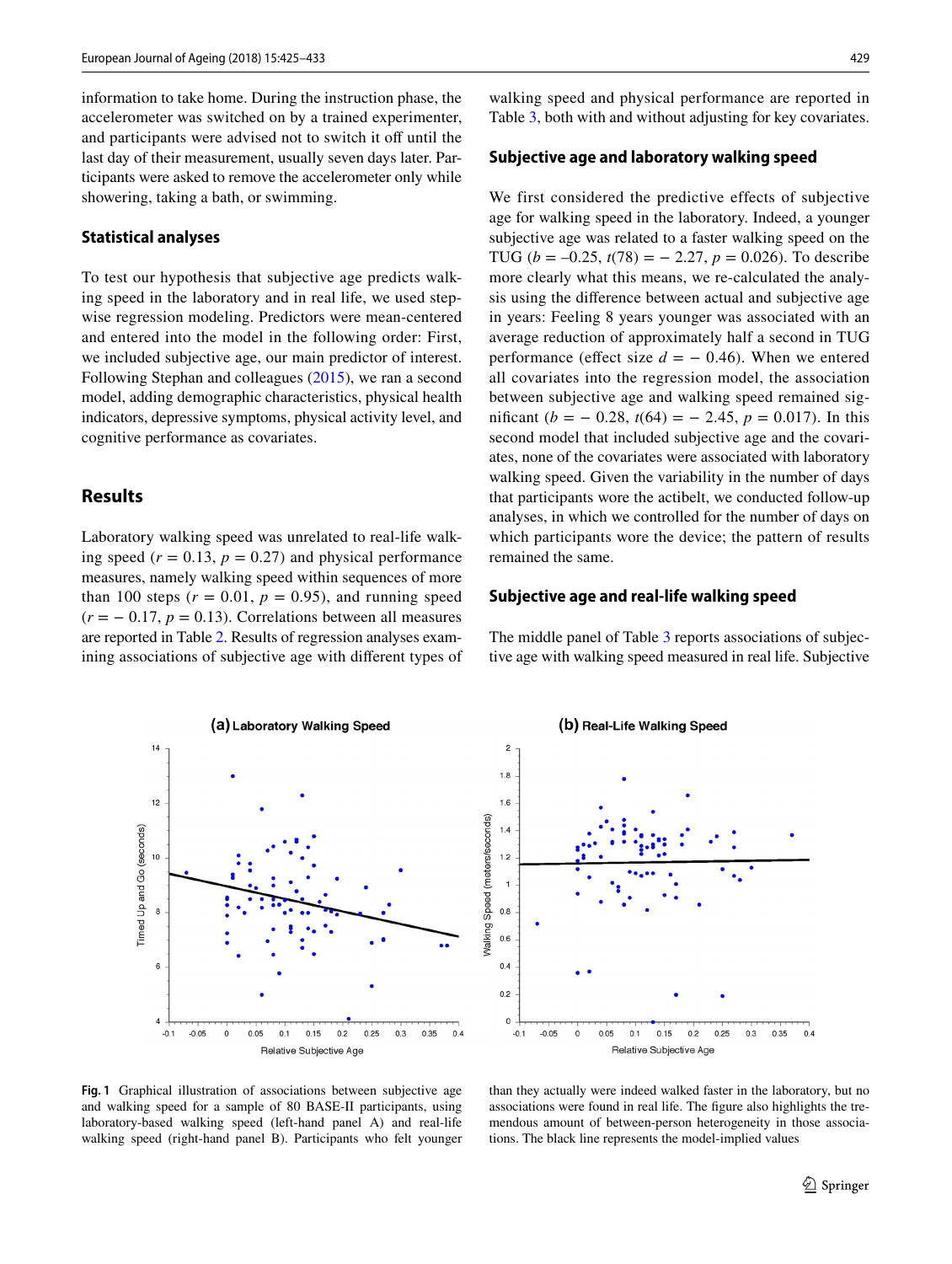| Table 2 Correlations between measures                      |               |             |                          |                                                                                                                                                                                                                                                                                                                                                                                                                |                                                                 |                                             |                                                      |                                                                                                                                                                                                                                                                                                                                                                                                                |                                                     |                                                                                                                     |                                                                                                                                                                                                                                                                                                                                                  |
|------------------------------------------------------------|---------------|-------------|--------------------------|----------------------------------------------------------------------------------------------------------------------------------------------------------------------------------------------------------------------------------------------------------------------------------------------------------------------------------------------------------------------------------------------------------------|-----------------------------------------------------------------|---------------------------------------------|------------------------------------------------------|----------------------------------------------------------------------------------------------------------------------------------------------------------------------------------------------------------------------------------------------------------------------------------------------------------------------------------------------------------------------------------------------------------------|-----------------------------------------------------|---------------------------------------------------------------------------------------------------------------------|--------------------------------------------------------------------------------------------------------------------------------------------------------------------------------------------------------------------------------------------------------------------------------------------------------------------------------------------------|
|                                                            | $\widehat{c}$ | $\odot$     | $\widehat{\mathfrak{t}}$ | $\tilde{c}$                                                                                                                                                                                                                                                                                                                                                                                                    | $\odot$                                                         | $\widehat{C}$                               | $^\circledR$                                         | $\widehat{\mathcal{O}}$                                                                                                                                                                                                                                                                                                                                                                                        | $\widehat{c}$                                       | (12)                                                                                                                | $\left(13\right)$                                                                                                                                                                                                                                                                                                                                |
| (1) Laboratory-based walking speed                         | 0.13          | $-0.17$     |                          | $-0.25*$                                                                                                                                                                                                                                                                                                                                                                                                       | 0.21                                                            | $-0.05$                                     | $-0.30*$                                             | 0.20                                                                                                                                                                                                                                                                                                                                                                                                           | 0.10                                                | $-0.27*$                                                                                                            |                                                                                                                                                                                                                                                                                                                                                  |
| (2) Real-life walking speed                                |               | $0.66*$     | $0.81*$                  |                                                                                                                                                                                                                                                                                                                                                                                                                |                                                                 | $0.06\,$                                    |                                                      |                                                                                                                                                                                                                                                                                                                                                                                                                | $0.02\,$                                            |                                                                                                                     |                                                                                                                                                                                                                                                                                                                                                  |
| (3) Real-life running speed                                |               |             | $0.82*$                  | $-0.01$<br>$-0.04$<br>$-0.05$                                                                                                                                                                                                                                                                                                                                                                                  |                                                                 |                                             |                                                      |                                                                                                                                                                                                                                                                                                                                                                                                                | $0.26*$<br>0.17                                     | $-0.03$<br>0.15<br>0.11                                                                                             | $\frac{0.56*}{0.71*}$                                                                                                                                                                                                                                                                                                                            |
| (4) Real-life walking speed in<br>sequences of 100 + steps |               | I           | $\overline{1}$           |                                                                                                                                                                                                                                                                                                                                                                                                                | $\begin{bmatrix} 0.07 \\ -0.19 \\ 0.004 \\ 0.004 \end{bmatrix}$ | $\begin{array}{c} 0.15 \\ 0.11 \end{array}$ | $-0.20$<br>$-0.04$<br>$-0.15$                        | $-0.26$<br>$-0.26$<br>$-0.02$<br>$-0.02$<br>$-0.07$<br>$-0.07$<br>$-0.16$                                                                                                                                                                                                                                                                                                                                      |                                                     |                                                                                                                     |                                                                                                                                                                                                                                                                                                                                                  |
| (5) Subjective age, relative score                         |               | I           |                          | $\begin{array}{c} \rule{0pt}{2ex} \rule{0pt}{2ex} \rule{0pt}{2ex} \rule{0pt}{2ex} \rule{0pt}{2ex} \rule{0pt}{2ex} \rule{0pt}{2ex} \rule{0pt}{2ex} \rule{0pt}{2ex} \rule{0pt}{2ex} \rule{0pt}{2ex} \rule{0pt}{2ex} \rule{0pt}{2ex} \rule{0pt}{2ex} \rule{0pt}{2ex} \rule{0pt}{2ex} \rule{0pt}{2ex} \rule{0pt}{2ex} \rule{0pt}{2ex} \rule{0pt}{2ex} \rule{0pt}{2ex} \rule{0pt}{2ex} \rule{0pt}{2ex} \rule{0pt}{$ |                                                                 |                                             |                                                      |                                                                                                                                                                                                                                                                                                                                                                                                                |                                                     |                                                                                                                     |                                                                                                                                                                                                                                                                                                                                                  |
| $(6)$ Age                                                  |               |             |                          |                                                                                                                                                                                                                                                                                                                                                                                                                |                                                                 | $-0.10$<br>$-0.29$ *                        | $\begin{array}{r} 0.08 \\ 0.06 \\ -0.14 \end{array}$ |                                                                                                                                                                                                                                                                                                                                                                                                                |                                                     |                                                                                                                     |                                                                                                                                                                                                                                                                                                                                                  |
| (7) Gender                                                 |               |             |                          |                                                                                                                                                                                                                                                                                                                                                                                                                | $\overline{\phantom{a}}$                                        | $\mathbf{I}$                                |                                                      |                                                                                                                                                                                                                                                                                                                                                                                                                |                                                     |                                                                                                                     |                                                                                                                                                                                                                                                                                                                                                  |
| (8) Education                                              |               |             |                          |                                                                                                                                                                                                                                                                                                                                                                                                                | $\overline{\phantom{a}}$                                        | $\overline{\phantom{a}}$                    |                                                      |                                                                                                                                                                                                                                                                                                                                                                                                                |                                                     |                                                                                                                     |                                                                                                                                                                                                                                                                                                                                                  |
| $(9)$ BMI                                                  |               | I           |                          |                                                                                                                                                                                                                                                                                                                                                                                                                |                                                                 | $\overline{\phantom{a}}$                    | $\overline{\phantom{a}}$                             |                                                                                                                                                                                                                                                                                                                                                                                                                | $-0.04$<br>$-0.35*$<br>$-0.21$<br>$0.04$<br>$-0.12$ | $\begin{array}{r} -0.17 \\ -0.12 \\ -0.05 \\ 0.29^* \\ -0.12 \\ 0.08 \\ 0.08 \\ -0.12 \\ 0.08 \\ -0.02 \end{array}$ | $\begin{array}{r} -0.06 \\ -0.12 \\ 0.24 \\ -0.01 \\ -0.02 \\ -0.25 \\ -0.02 \\ -0.07 \\ -0.07 \\ -0.07 \\ -0.07 \\ -0.07 \\ -0.07 \\ -0.07 \\ -0.07 \\ -0.07 \\ -0.07 \\ -0.07 \\ -0.07 \\ -0.07 \\ -0.07 \\ -0.07 \\ -0.07 \\ -0.07 \\ -0.07 \\ -0.07 \\ -0.07 \\ -0.07 \\ -0.07 \\ -0.07 \\ -0.07 \\ -0.07 \\ -0.07 \\ -0.07 \\ -0.07 \\ -0.$ |
| (10) Depressive symptoms                                   | I             | I           |                          | I                                                                                                                                                                                                                                                                                                                                                                                                              | $\vert$                                                         | $\mid$                                      | $\mathsf{I}$                                         | $\frac{1}{2}$                                                                                                                                                                                                                                                                                                                                                                                                  |                                                     |                                                                                                                     |                                                                                                                                                                                                                                                                                                                                                  |
| (11) Morbidity                                             |               |             |                          |                                                                                                                                                                                                                                                                                                                                                                                                                |                                                                 |                                             | $\overline{\phantom{a}}$                             | $\overline{1}$                                                                                                                                                                                                                                                                                                                                                                                                 | $\frac{1}{2}$                                       |                                                                                                                     |                                                                                                                                                                                                                                                                                                                                                  |
| $(12)$ Cognition                                           |               | $\mathsf I$ |                          | $\begin{array}{c} \end{array}$                                                                                                                                                                                                                                                                                                                                                                                 | $\overline{\phantom{a}}$                                        | $\overline{\phantom{a}}$                    | $\overline{\phantom{a}}$                             | $\frac{1}{2}$                                                                                                                                                                                                                                                                                                                                                                                                  | $\frac{1}{2}$                                       |                                                                                                                     |                                                                                                                                                                                                                                                                                                                                                  |
| (13) Steps walked per day                                  |               | I           |                          |                                                                                                                                                                                                                                                                                                                                                                                                                | $\mid$                                                          | $\overline{\phantom{a}}$                    | $\mathbf{I}$                                         | $\begin{array}{c} \rule{0pt}{2ex} \rule{0pt}{2ex} \rule{0pt}{2ex} \rule{0pt}{2ex} \rule{0pt}{2ex} \rule{0pt}{2ex} \rule{0pt}{2ex} \rule{0pt}{2ex} \rule{0pt}{2ex} \rule{0pt}{2ex} \rule{0pt}{2ex} \rule{0pt}{2ex} \rule{0pt}{2ex} \rule{0pt}{2ex} \rule{0pt}{2ex} \rule{0pt}{2ex} \rule{0pt}{2ex} \rule{0pt}{2ex} \rule{0pt}{2ex} \rule{0pt}{2ex} \rule{0pt}{2ex} \rule{0pt}{2ex} \rule{0pt}{2ex} \rule{0pt}{$ | $\overline{\phantom{a}}$                            | $\frac{1}{2}$                                                                                                       |                                                                                                                                                                                                                                                                                                                                                  |
|                                                            |               |             |                          |                                                                                                                                                                                                                                                                                                                                                                                                                |                                                                 |                                             |                                                      |                                                                                                                                                                                                                                                                                                                                                                                                                |                                                     |                                                                                                                     |                                                                                                                                                                                                                                                                                                                                                  |

age did not predict walking speed in real life (e.g., Model 2:  $b = 0.06$ ,  $t(64) = 0.63$ ,  $p > 0.10$ ). In a conjoint model, a greater number of steps walked per day  $(b = 0.65,$  $t(64) = 5.77$ ,  $p < 0.001$ ) was associated with faster walking speed (i.e., more meters per second). In zero-order models, number of steps walked was also associated with walking speed ( $b = 0.56$ ,  $t(78) = 6.16$ ,  $p < 0.001$ ). Again, a followup analysis in which we controlled for the number of days that participants wore the actibelt yielded the same pattern of results.

## **Subjective age and real‑life performance measures**

The right-hand panel of Table [3](#page-6-0) reports associations of subjective age with real-life performance measures. Again, results revealed that subjective age did not predict running speed (e.g., Model 2:  $b = -0.02$ ,  $t(64) = -0.02$ ,  $p > 0.10$ ), but steps walked per day did ( $b = 0.68$ ,  $t(64) = 7.17$ ,  $p < 0.001$ ). Similarly, subjective age did not predict speed within sequences of more than 100 steps (e.g., Model 2:  $b = 0.02$ ,  $t(64) = -0.23$ ,  $p > 0.10$ ). In Model 2 that included subjective age and all covariates, number of steps walked was associated with speed within sequences of more than 100 steps ( $b = 0.73$ ,  $t(64) = 7.83$ ,  $p < 0.001$ ). Controlling for the number of days on which participants wore the actibelt in a follow-up analysis yielded the same pattern of results.

# **Discussion**

\*Indicates *p* ≤ 0.05

<span id="page-5-0"></span>\*Indicates  $p \leq 0.05$ 

The objective of our study was to examine whether and how subjective age is associated with two types of walking speed, as measured in the laboratory and in real life and with other real-life physical performance measures, while accounting for socio-demographic characteristics, depressed afect, morbidity, physical activity level, and cognitive per formance. Our study was particularly well suited to examin ing these questions because walking speed was assessed in two different contexts. In line with Stephan et al. ([2015\)](#page-8-6), we found that younger subjective age was related to faster walking speed measured in the laboratory. This efect appears to be quite robust because it holds when socio-demographic factors, health, depressive symptoms, physical activity level, and cognitive performance were taken into consideration, even in our relatively small sample.

Surprisingly, subjective age was not associated with reallife walking speed. A possible explanation could be that associations between subjective age and walking speed are only activated in a performance situation. Having to com plete a timed walking test in front of an experimenter could lead participants to experience age-related stereotype threat (Swift et al. [2012](#page-8-8)) and thus result in slower walking speed the older participants feel. However, in daily life, thoughts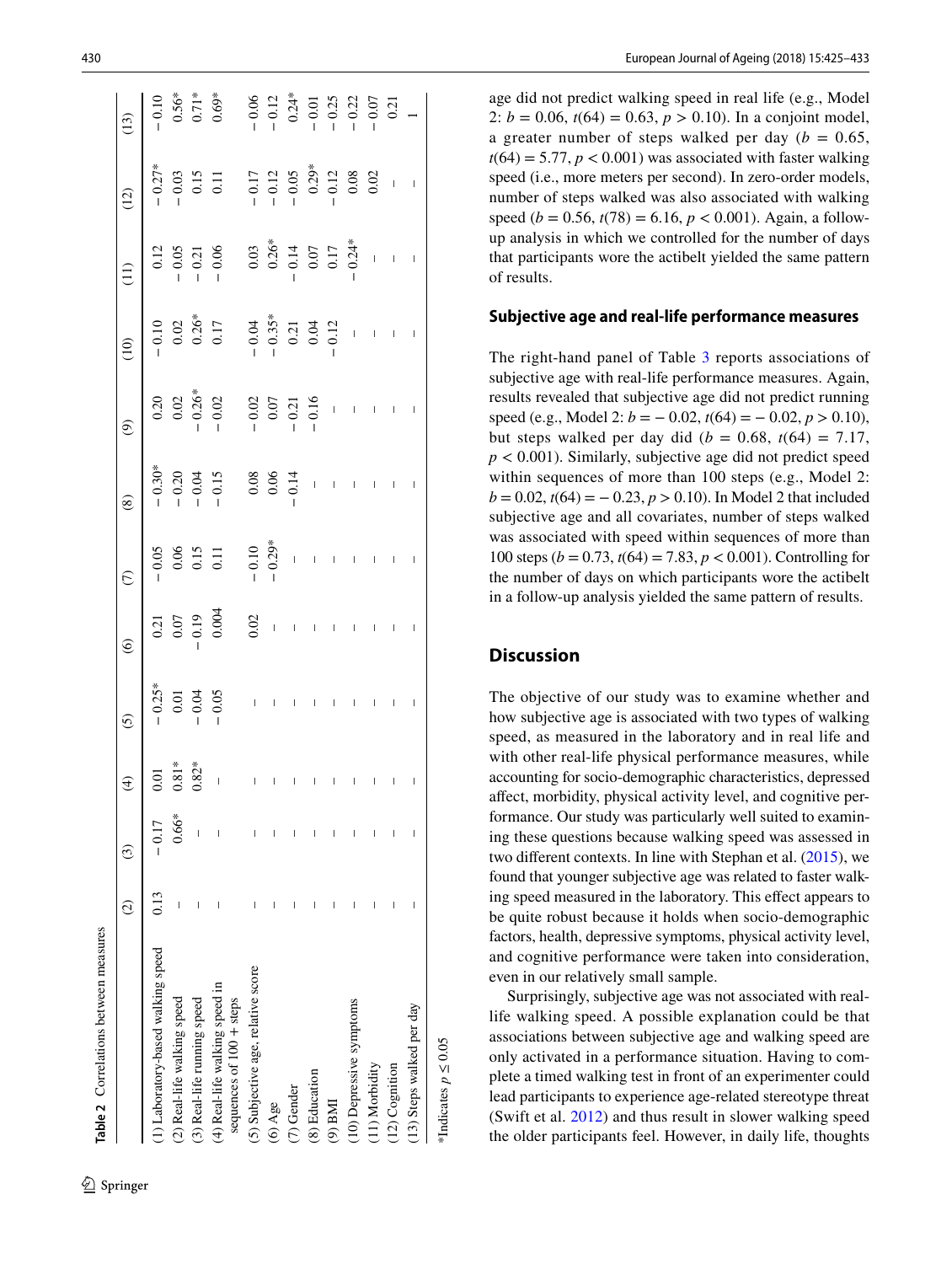<span id="page-6-0"></span>**Table 3** Regression results examining the association between subjective age and diferent types of walking speed and physical performance (laboratory walking speed, real-life walking speed, reallife running speed, real-life walking speed in sequences of  $100 +$  steps) with and without covariates

| Predictors           | Laboratory-based<br>walking speed |          | Real-life walking<br>speed |         | Real-life running<br>speed |         | Real-life walking<br>speed in sequences<br>of $100 +$ steps |         |
|----------------------|-----------------------------------|----------|----------------------------|---------|----------------------------|---------|-------------------------------------------------------------|---------|
|                      | Model 1                           | Model 2  | Model 1                    | Model 2 | Model 1                    | Model 2 | Model 1                                                     | Model 2 |
| Subjective age       | $-0.25*$                          | $-0.28*$ | 0.01                       | 0.06    | $-0.04$                    | $-0.02$ | $-0.05$                                                     | 0.02    |
| Age                  |                                   | 0.14     |                            | 0.13    |                            | $-0.03$ |                                                             | 0.13    |
| Gender               |                                   | $-0.05$  | $\overline{\phantom{m}}$   | $-0.08$ |                            | $-0.06$ |                                                             | $-0.04$ |
| Education            |                                   | $-0.12$  | $\overline{\phantom{0}}$   | $-0.17$ | $\overline{\phantom{0}}$   | $-0.02$ |                                                             | $-0.12$ |
| BMI                  |                                   | 0.12     |                            | 0.12    |                            | $-0.04$ | $\overline{\phantom{0}}$                                    | 0.16    |
| Morbidity            |                                   | 0.06     |                            | $-0.05$ | $\overline{\phantom{0}}$   | $-0.08$ | $\overline{\phantom{0}}$                                    | $-0.03$ |
| Depressive symptoms  |                                   | $-0.001$ | $\overline{\phantom{0}}$   | $-0.04$ | $\overline{\phantom{0}}$   | 0.1     |                                                             | 0.09    |
| Steps walked per day | $\overline{\phantom{0}}$          | $-0.03$  | $\overline{\phantom{0}}$   | $0.65*$ |                            | $0.68*$ |                                                             | $0.73*$ |
| Cognition            |                                   | $-0.21*$ | $\overline{\phantom{0}}$   | $-0.06$ | $\overline{\phantom{0}}$   | $-0.02$ | $\overline{\phantom{0}}$                                    | 0.01    |
| Total $R^2$          | 0.062                             | 0.229    | < 0.001                    | 0.416   | 0.001                      | 0.522   | 0.002                                                       | 0.539   |
| F                    | 5.16                              | 2.11     | 0.01                       | 5.06    | 0.11                       | 7.78    | 0.18                                                        | 8.30    |
| (df1, df2)           | (1, 78)                           | (9, 64)  | (1, 78)                    | (9, 64) | (1, 78)                    | (9, 64) | (1, 78)                                                     | (9, 64) |

\*Indicates  $p \le 0.05$ . Coefficients reported are standardized regression coefficients

related to one's age may not be constantly activated and thus not infuence real-life walking speed. This interpretation remains to be tested in future research, for example, by having participants complete a laboratory-based walking test without direct observation by an experimenter, by reducing the impact of stereotype threat in such a performance situation, or by priming participants with the concept of age as they go about their daily lives. This study suggests that the link between subjective age and walking speed or physical performance emerges mostly when greater effort is required, and is amplified when effort and difficulty increase or when there is a performance goal. The TUG is a complex task, which may lead to a stronger activation of subjective age compared to routine tasks in daily life.

It is also possible that laboratory speed and real-life walking speed are qualitatively diferent, a notion supported by these measures' not being correlated. In this study, we were limited to using the aggregated accelerometer measures provided by the company that manufactures the actibelt; raw data were not available. By also examining the association between subjective age and accelerometer measures that may also represent performance—namely running speed and speed within longer step sequences—we attempted to minimize the qualitative diferences between TUG and accelerometer measure. However, some qualitative diferences may have persisted. Not only is walking speed in real life measured over a longer time period than in the TUG, and previous studies have demonstrated that walking speed is slower when measured over longer compared to shorter durations or distances (Simonsick et al. [2001\)](#page-8-19). Associations between walking speed measured over longer compared to shorter durations with outcome measures such as cognitive performance are also weaker (Pasma et al. [2014\)](#page-8-20). Furthermore,

whereas the accelerometer measure in real life may provide a relatively pure measure of walking speed, the TUG conducted in the laboratory also involves coordination and balance skills (getting up from and sitting down on a chair, walking around an obstacle). It remains to be tested whether these skills are diferentially associated with subjective age. A measure that presumably allows immediate comparability between laboratory and real life would be walking speed in a situation, in which people are striving to 'perform well' and in which this 'performance' includes both speed and coordinative skills. For example, hurrying to catch a bus on the other side of the road could represent such a situation; it requires speed as well as several coordinative skills.

Taken as a whole, the current study suggests that the link between subjective age and walking speed or mobility performance emerges mostly when greater effort is required, and is amplified when effort and difficulty increase or when there is a performance goal. The TUG is a complex task that may lead to a stronger activation of subjective age compared to activities in daily life. This interpretation remains to be tested in future research because it could shed light on the circumstances under which subjective age afects outcomes relevant to successful aging.

We acknowledge several limitations of our study. First, we only had cross-sectional information and cannot draw inferences regarding temporal ordering or directionality of associations (Lindenberger et al. [2011\)](#page-7-13). Longitudinal data would allow examination of multidirectional dynamics between walking speed, subjective age, and the covariates. Second, inherent in applying convenience sampling are selection effects at both population and sample levels. The question remains, for example, whether our fndings generalize to population segments with more severe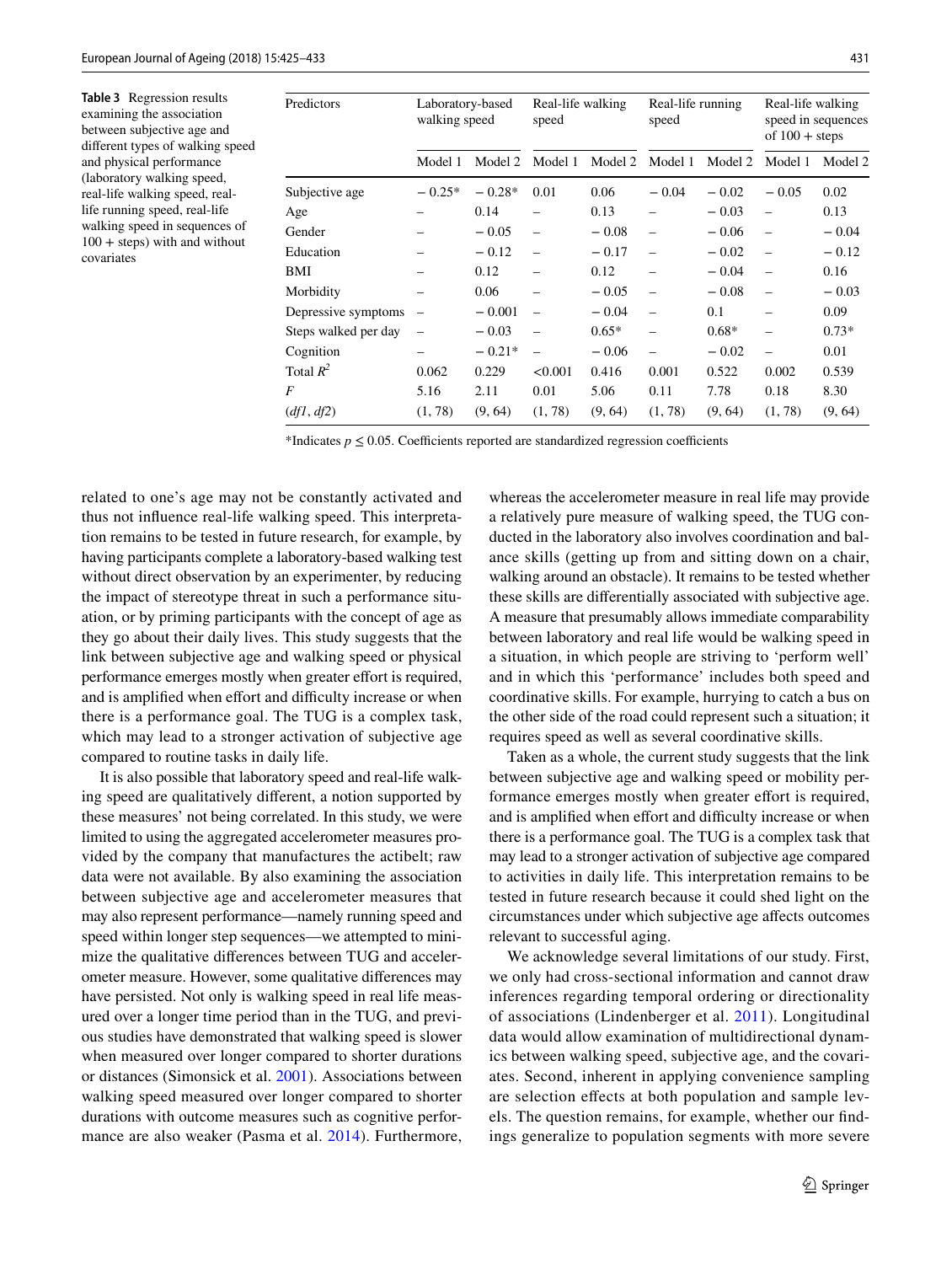health limitations. Third, our sample was relatively small, potentially resulting in limited statistical power. Fourth, we relied on number of steps as a measure of overall physical activity. Although the two are highly correlated, not all activities are encompassed by number of steps; activity intensity is also not refected (Sylvia et al. [2014](#page-8-18)). Furthermore, the meaning of number of steps may difer by a person's functional status; for example, a frail person may take smaller steps, thus, resulting in a higher number of steps that do not necessarily correspond to covering a longer distance or a higher activity intensity.

Our study confirms prior findings that suggest that how people perceive their own age—as measured by their subjective age—has consequences for their performance in controlled situations. We did not fnd an association between subjective age and characteristics of behavior (walking speed) across situations in real life. In order to better understand how perceptions about own age afect important real-life outcomes, it will be crucial to identify situations that trigger them.

# **Conclusion**

The main objective of our study was to examine associations of subjective age with laboratory and real-life walking speed and other real-life physical performance indicators, over and above relevant covariates including demographic characteristics, physical health, depressive symptoms, physical activity level, and cognitive functioning. Walking speed in the laboratory was predicted by subjective age, whereas walking speed and running speed in real life were not. Our fndings provide additional insight into associations of subjective age and walking speed. Mechanism-oriented designs are needed in future studies to better understand and empirically test possible underlying pathways.

**Acknowledgements** This manuscript reports data from the Berlin Aging Study II (BASE-II). The BASE-II research project (Co-PIs are Lars Bertram, Denis Gerstorf, Ulman Lindenberger, Graham Pawelec, Elisabeth Steinhagen-Thiessen, and Gert G. Wagner) is supported by the German Federal Ministry of Education and Research (Bundesministerium für Bildung und Forschung, BMBF) under grant numbers #16SV5536 K, #16SV5537, #16SV5538, and #16SV5837, and #01UW0808). Another source of funding is the Max Planck Institute for Human Development, Berlin, Germany. Additional contributions (e.g., equipment, logistics, personnel) are made from each of the other participating sites. Further details about the study can be obtained at [https://www.base2.mpg.de/en.](https://www.base2.mpg.de/en) We thank Martin Daumer from the Sylvia Lawry Centre for Multiple Sclerosis Research (SLCMSR), e.V., Munich, Germany for his input regarding the use of the actibelt accelerometer. The SLCMSR co-developed the device. N. N. was supported by a Horizon 2020 Marie Sklodowska-Curie Individual Fellowship (grant number H2020-MSCA-IF-2014 661555).

## **References**

- <span id="page-7-0"></span>Baltes, PB, Lindenberger, U, Staudinger, UM (2006). Lifespan theory in developmental psychology. In R. M. Lerner (Ed.), Handbook of child psychology Vol. 1: Theoretical models of human development (6th ed., pp. 569–664). New York, NY: Wiley. doi: 10.1002/9780470147658.chpsy0111
- <span id="page-7-5"></span>Bertram L, Böckenhoff A, Demuth I, Düzel S, Eckardt R, Li S-C, Steinhagen-Thiessen E (2014) Cohort profle: the Berlin aging study II (BASE-II). Int J Epidemiol 43:703–712. [https://doi.](https://doi.org/10.1093/ije/dyt018) [org/10.1093/ije/dyt018](https://doi.org/10.1093/ije/dyt018)
- <span id="page-7-11"></span>Caspersen CJ, Powell KE, Christenson GM (1985) Physical activity, exercise, and physical ftness: defnitions and distinctions for health-related research. Public Health Rep 100:126–131
- <span id="page-7-4"></span>Cesari M, Kritchevsky SB, Penninx BW, Nicklas BJ, Simonsick EM, Newman AB, Visser M (2005) Prognostic value of usual gait speed in well-functioning older people—results from the health, aging and body composition study. J Am Geriatr Soc 53:1675– 1680.<https://doi.org/10.1111/j.1532-5415.2005.53501.x>
- <span id="page-7-9"></span>Charlson ME, Pompei P, Ales KL, MacKenzie CR (1987) A new method of classifying prognostic comorbidity in longitudinal studies: development and validation. J Chronic Dis 40:373–383. [https://doi.org/10.1016/0021-9681\(87\)90171-8](https://doi.org/10.1016/0021-9681(87)90171-8)
- <span id="page-7-10"></span>Düzel S, Völkle M, Düzel E, Gerstorf D, Drewelies J, Steinhagen-Thiessen E, Demuth I, Lindenberger U (2016) The subjective health horizon questionnaire (SHH-Q): assessing future time perspectives for facets of an active lifestyle. Gerontology 62:345–353. <https://doi.org/10.1159/000441493>
- <span id="page-7-7"></span>Freter SH, Fruchter N (2000) Relationship between timed, up and go'and' gait time in an elderly orthopaedic population. Clin Rehabil 14:96–101. [https://doi.org/10.1191/026921500675545](https://doi.org/10.1191/026921500675545616) [616](https://doi.org/10.1191/026921500675545616)
- <span id="page-7-8"></span>Gerstorf D, Hülür G, Drewelies J, Eibich P, Düzel S, Demuth I, Ghisletta P, Steinhagen-Thiessen E, Wagner GG, Lindenberger U (2015) Secular changes in late-life cognition and well-being: towards a long bright future with a short brisk ending? Psychol Aging 30:301–310. <https://doi.org/10.1037/pag0000016>
- <span id="page-7-6"></span>Gerstorf D, Bertram L, Lindenberger U, Pawelec G, Demuth I, Steinhagen-Thiessen E, Wagner GG (2016) The Berlin aging study II–an overview. Gerontology 62:311–315. [https://doi.](https://doi.org/10.1159/000441495) [org/10.1159/000441495](https://doi.org/10.1159/000441495)
- <span id="page-7-2"></span>Gouveia ÉR, Gouveia BR, Ihle A, Kliegel M, Maia JA, Badia SB, Freitas DL (2017) Correlates of lifestyle and functional ftness status infuencing health-related quality of life in communitydwelling older people. Qual Life Res 26:1561–1569. [https://doi.](https://doi.org/10.1007/s11136-017-1502-z) [org/10.1007/s11136-017-1502-z](https://doi.org/10.1007/s11136-017-1502-z)
- <span id="page-7-3"></span>Ihira H, Furuna T, Mizumoto A, Makino K, Saitoh S, Ohnishi H, Makizako H (2015) Subjective physical and cognitive age among community-dwelling older people aged 75 years and older: diferences with chronological age and its associated factors. Aging Ment Health 19:756–761. [https://doi.](https://doi.org/10.1080/13607863.2014.967169) [org/10.1080/13607863.2014.967169](https://doi.org/10.1080/13607863.2014.967169)
- <span id="page-7-1"></span>Kotter-Grühn D, Kleinspehn-Ammerlahn A, Gerstorf D, Smith J (2009) Self-perceptions of aging predict mortality and change with approaching death: 16-year longitudinal results from the Berlin Aging Study. Psychol Aging 24:654. [https://doi.](https://doi.org/10.1037/a0016510) [org/10.1037/a0016510](https://doi.org/10.1037/a0016510)
- <span id="page-7-13"></span>Lindenberger U, Von Oertzen T, Ghisletta P, Hertzog C (2011) Crosssectional age variance extraction: what's change got to do with it? Psychol Aging 26:34–47.<https://doi.org/10.1037/a0020525>
- <span id="page-7-12"></span>Marshall SJ, Levy SS, Tudor-Locke CE, Kolkhorst FW, Wooten KM, Ji M, Macera CA, Ainswort BE (2009) Translating physical activity recommendations into a pedometer-based step goal: 3000 steps in 30 minutes. Am J Prev Med 36:410–415. [https://](https://doi.org/10.1016/j.amepre.2009.01.021) [doi.org/10.1016/j.amepre.2009.01.021](https://doi.org/10.1016/j.amepre.2009.01.021)